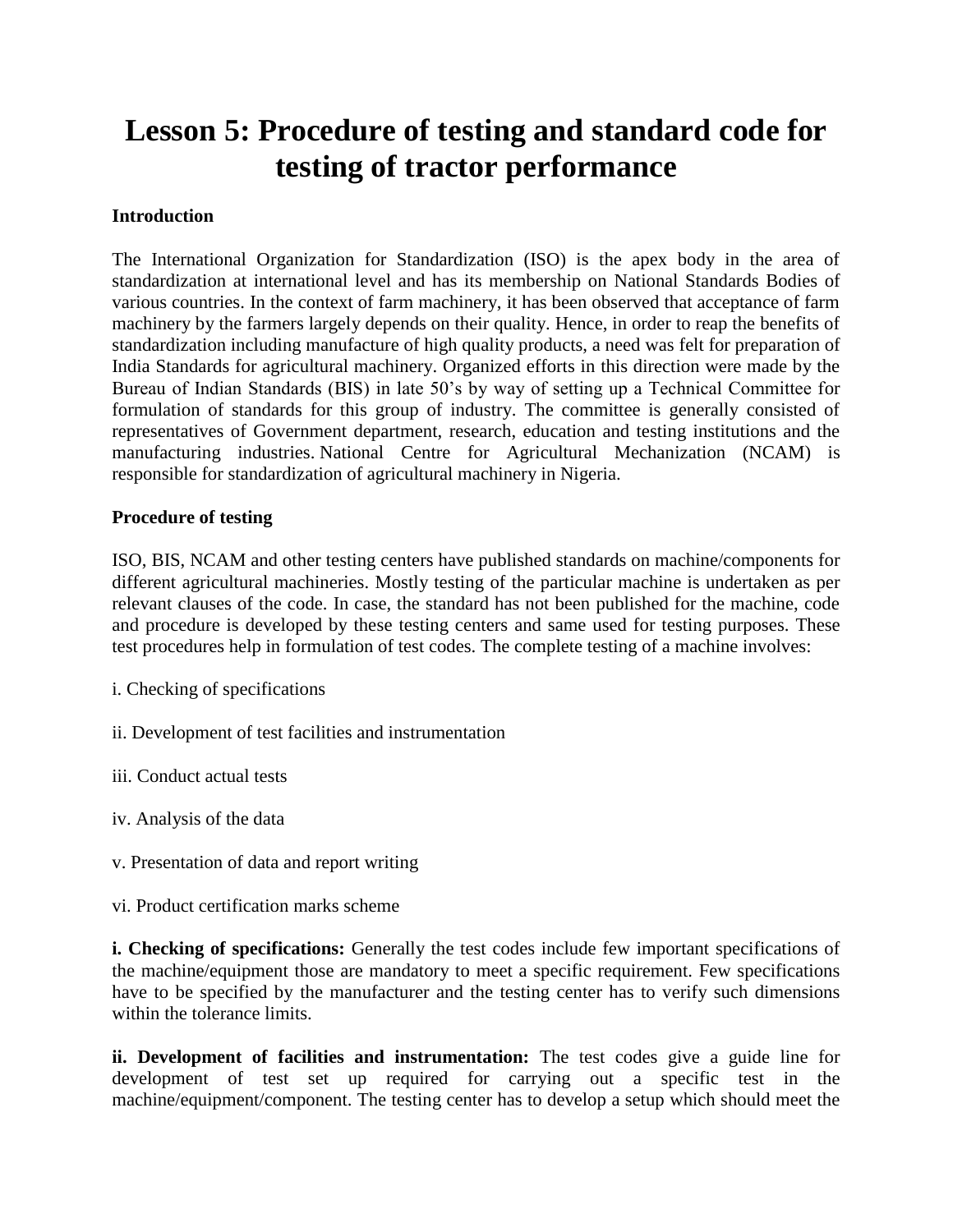requirements specified in the test procedure of the test center. As far as possible the high quality instrumentation should be included in the test set ups.

**iii. Conduct actual tests:** The actual tests should be carried out on the machine as per the test procedure specified and data recorded in the given blank tables.

**iv. Analysis of data:** The data obtained during testing is analyzed for presentation in the required format. Use of computer should be encouraged.

**v. Presentation of data and report writing:** The report should include the sections for the clauses those comply with the standard and those do not conform to the standards.

**vi. Product Certification Marks Scheme:** Product Certification Mark on an article certifies that the article complies with the requirements specified in the relevant Indian standards and also guarantees that the manufacturer operates a quality control system in his production which is monitored in terms of regular inspections and checks in such a form as to give assurance that the article will comply with the requirements of the relevant standards. The Certifications Marks schemes also provide an inbuilt mechanism for ensuring the quality of the product right from the raw material stage to the finished product.

# **3. Tractor Tests Eligible for OECD Approval:**

**Compulsory Tests:** Approval shall require checking as follows:

- Main power take-off and five extra points for calculating fuel consumption characteristics
- Hydraulic power and lifting force
- Drawbar power and fuel consumption (un ballasted tractors)

Tractors without a main power take-off or with one that cannot transmit the full engine power can be tested at the engine flywheel or by drawbar tests. The testing station in agreement with the manufacturer shall make the choice between the two methods. Tractors without a lifting system and/or without a hydraulic service coupling remain eligible under the Code. However, the design of these tractors shall be specified in the test report. Optional tests may be performed and reported in any combination provided they are requested simultaneously with the compulsory tests

**Optional Tests:** Approval of any optional tests shall require checking as follows:

- Engine test
- Additional Power take-off ratio (economy)
- Reagent consumption during Power take-off and Drawbar Power testing
- Hydraulic power: optional tests
- Performance at the belt or the belt pulley shaft
- Performance in a hot atmosphere
- Low temperature starting test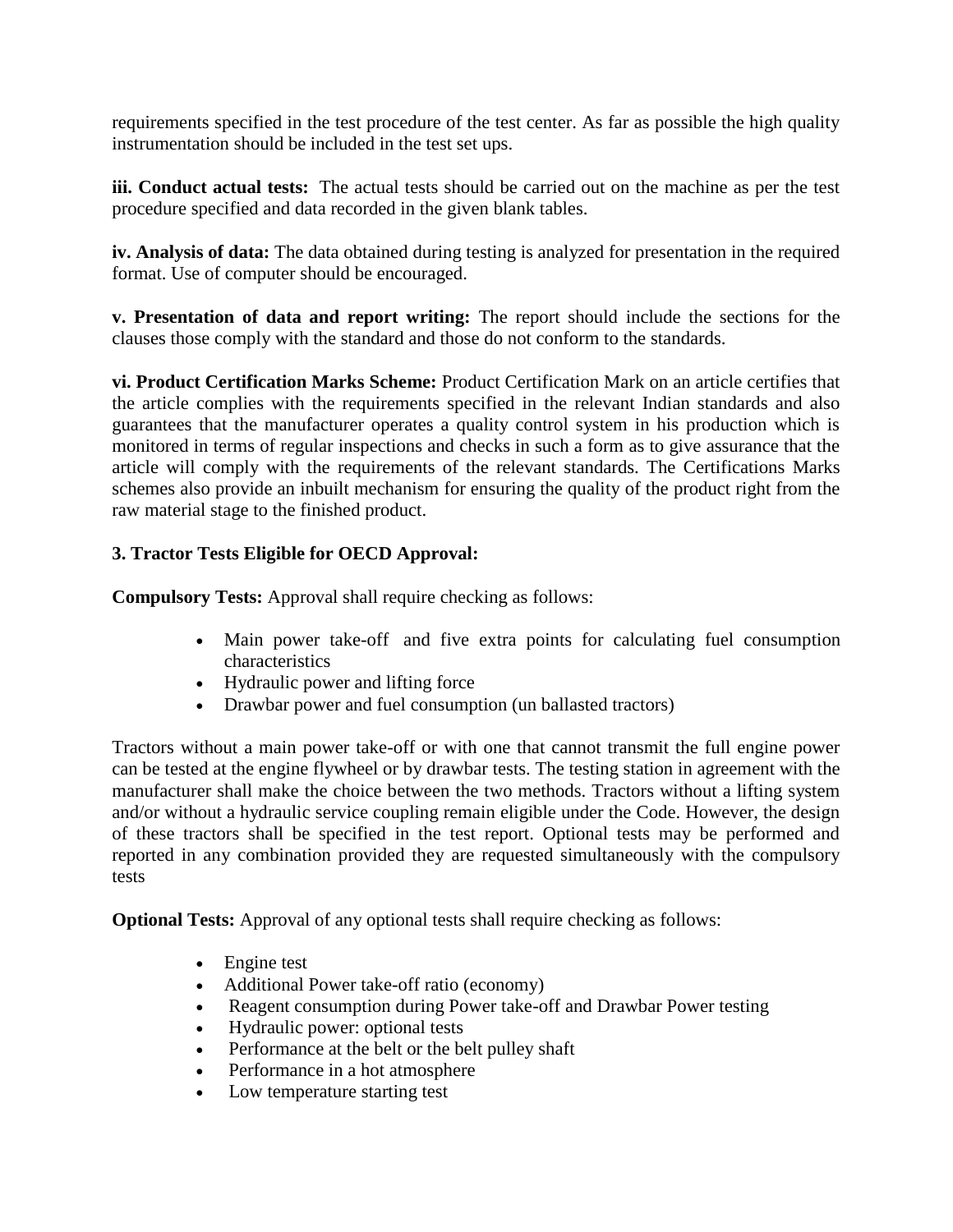- Additional drawbar tests
- Ten-hour test (ballasted tractors)
- Axle power determination
- Turning area and turning circle
- Centre of gravity
- Braking (wheeled tractors only)
- External noise level (wheeled tractors only)
- Waterproofing test

**Repeats of Any of the Compulsory or Optional Tests at Different Settings:** Approval shall require checking as follows:

- Eligibility for the same category
- Compliance with test conditions under the Code
- Clear specification of differences from original tests and caveat
- Compliance with Specimen Test Report
- Results.

**Other Tests:** Tests performed according to other internationally recognized methods, to be reported and clearly marked as not being subject to the OECD approval procedure. Such test methods would have to be mentioned in the report and made available to the OECD in a published form, in either of the official languages of the Organization.

# **4. Bureau of Indian Standards (BIS) for Tractors:**

# **Tractor Test:**

The brief outline of various types of tests performed by Center of Farm Machinery Testing and Training Institute (CFMTTI), Budni (MP) are as under. Tractor test is carried out in accordance with Indian Standard (IS):5994-1998 as amended from time to time. A tractor is subjected to the following tests & evaluation

#### **Laboratory Tests**

- Checking of specifications
- PTO performance test
- Belt pulley test(optional)
- Drawbar performance test
- Power lift & hydraulic performance test
- Brake test
- Air cleaner oil pull over test
- Noise measurement
- Mechanical vibration measurement
- Location of center of gravity
- Turning ability
- Visibility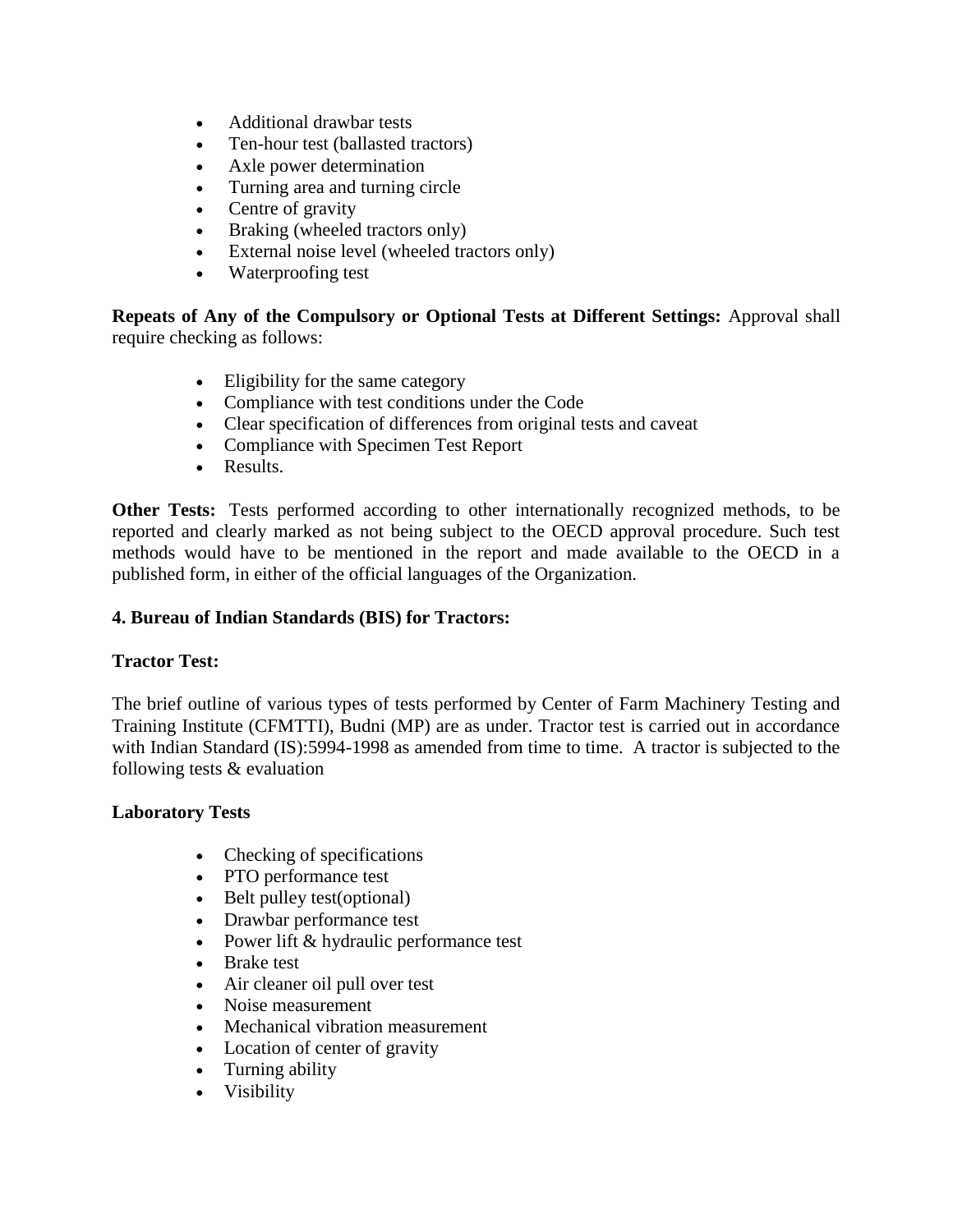**Field tests**: - For Initial commercial tests (ICT) for 35 h and for batch test of 35 h. (if there is any major breakdown during the ICT) of field tests with the following implements

Plough / Rotavator (20 hrs. for I.C.T & 20 hrs for Batch Test )

Puddling test of 10 Hrs duration under actual field conditions followed by Water Proof Test of 5 h for ICT and batch test if applicable.

**Haulage test: This is done** with 2/4 wheel trailers and the gross load recommended by the manufacturer. Components & assembly inspection is done to assess the wear, breakdowns, etc.

## **Power Tiller Test**

Performance evaluation of power tiller is conducted in accordance with Indian Standard (IS):9935-2002 as amended from time to time. A power tiller is put into the following tests and evaluation:

#### **Laboratory Tests**

- Specification checking.
- Engine performance test.
- Rotary shaft performance test.
- Drawbar performance test.
- Parking brake test.
- Noise measurement.
- Air cleaner oil pull over test.
- Mechanical vibration measurement.
- Turning ability test.
- Chemical composition test and wear characteristics test of rotavator blades.

**Field tests**: For Initial commercial tests & batch test 35 h, of field tests with the following implements

- o Mould board ploughing (20 hrs. for I.C.T. only) dryland
- o Dry rotavation (35 hrs. for I.C.T. & 35 hrs. for Batch tests)
- o Puddling under actual field condition ( 15 h for I.C.T. & Batch test both)

**Haulage test:** Components and assembly inspection is done to assess the wear, breakdowns, etc.

#### **5. Quality system**

The organizational structure, responsibilities, procedures, processes and resources used to implement quality policy and objectives are collectively referred to as quality systems. To cope with the growing change of competitiveness, ISO 9000 series of standards has been formulated by ISO to provide for quality management systems. Indian has adopted ISO 9000 series of standards as IS/ISO 9000 series of standards. These standards provide not only guidance and